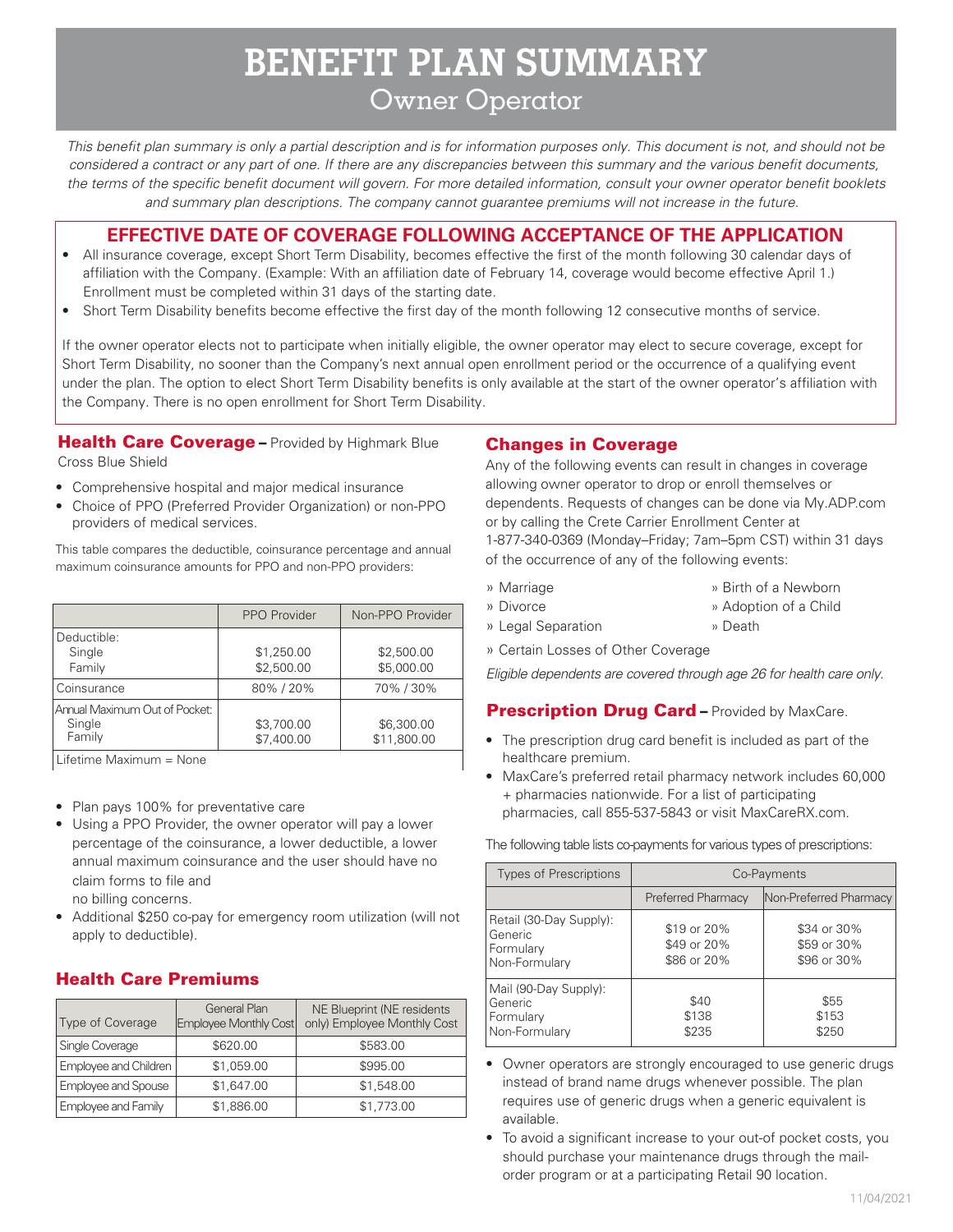#### **Dental Coverage - Provided by Ameritas**

|                                                                                                                                                                 | Amount / Cost      |  |
|-----------------------------------------------------------------------------------------------------------------------------------------------------------------|--------------------|--|
| Coinsurance (Plan Pays):<br>Type I Preventative (periodic exams/cleanings)<br>Type II Basic (fillings, basic extractions)<br>Type III Major (dentures, bridges) | 100%<br>80%<br>50% |  |
| Deductible:<br><b>Type I Preventative</b><br>Type II Basic and Type III Major                                                                                   | \$0<br>\$50        |  |
| Maximum per calendar year per person = \$1,750.00                                                                                                               |                    |  |

Dental insurance premiums are paid 100% by the owner operator.

| Type of Coverage          | Monthly Premium Cost |
|---------------------------|----------------------|
| Owner Operator            | \$18.80              |
| Owner Operator & Children | \$40.16              |
| Owner Operator & Spouse   | \$39.16              |
| Owner Operator & Family   | \$59.92              |

## **Vision Coverage - Provided by VSP**

Participants have nationwide access vision care providers. It's to the participant's advantage to use a designated provider to receive maximum benefits. The plan has two options as summarized below:

| Type of Coverage                                                                                                                                                                                                                                                                         | Monthly Premium Cost | Co-Payments |  |
|------------------------------------------------------------------------------------------------------------------------------------------------------------------------------------------------------------------------------------------------------------------------------------------|----------------------|-------------|--|
| OPTION #1 - Annual Exam (once every 12 months)                                                                                                                                                                                                                                           |                      |             |  |
| Owner Operator                                                                                                                                                                                                                                                                           | \$.56                | \$10        |  |
| Owner Operator & Children                                                                                                                                                                                                                                                                | \$1.12               | \$10        |  |
| Owner Operator & Spouse                                                                                                                                                                                                                                                                  | \$1.08               | \$10        |  |
| Owner Operator & Family                                                                                                                                                                                                                                                                  | \$1.60               | \$10        |  |
| OPTION #2 - Annual Exam with Ophthalmic Materials                                                                                                                                                                                                                                        |                      |             |  |
| Owner Operator                                                                                                                                                                                                                                                                           | \$7.36               | \$25        |  |
| Owner Operator & Children                                                                                                                                                                                                                                                                | \$14.68              | \$25        |  |
| Owner Operator & Spouse                                                                                                                                                                                                                                                                  | \$13.96              | \$25        |  |
| Owner Operator & Family                                                                                                                                                                                                                                                                  | \$21.56              | \$25        |  |
| $\mathbf{A}$ , and $\mathbf{A}$ , and $\mathbf{A}$ , and $\mathbf{A}$ , and $\mathbf{A}$ , and $\mathbf{A}$ , and $\mathbf{A}$ , and $\mathbf{A}$ , and $\mathbf{A}$ , and $\mathbf{A}$ , and $\mathbf{A}$ , and $\mathbf{A}$ , and $\mathbf{A}$ , and $\mathbf{A}$ , and $\mathbf{A}$ , |                      |             |  |

Maximum benefit paid after co-pay:

|                                                                                                                                                     | <b>PPO</b>                                  | Non-PPO                                |
|-----------------------------------------------------------------------------------------------------------------------------------------------------|---------------------------------------------|----------------------------------------|
| Exam Only                                                                                                                                           | 100%                                        | \$45                                   |
| Lenses per pair - Annual:<br><b>Basic Single Vision</b><br>Lined Bifocal<br>Lined Trifocal<br>Contacts (Medically Necessary)<br>Contacts (Elective) | 100%<br>100%<br>100%<br>100%<br>Up to \$200 | \$30<br>\$50<br>\$65<br>\$210<br>\$105 |
| Frames                                                                                                                                              | *Up to \$200                                | \$70                                   |

*\* For frames over \$200, you will pay 80% of the amount over \$200. Transition lenses, anti-reflective coatings, and scratch resistant coatings are covered in full with in-network provider.*

*† This is a once per year allowance so be sure to spend the full amount at one time if you are purchasing disposable contacts.* 

#### **Short-Term Disability – Provided by Mutual of Omaha**

- Premiums are paid 100% by the owner operator.
- Provides financial protection by paying a portion of your income while you are disabled. Disabilities are subject to a preexisting condition limitation.
- Maximum benefit period of 22 weeks, subject to a 29 day elimination period.
- The weekly benefit amount is 60% of the owner operator's weekly wage or salary, subject to a maximum of \$500 per week. The benefit may be reduced by deductible sources of income and disability earnings. Some disabilities may not be covered under this plan.
- The disability coverage is for non-work related sickness or injury. Benefits are not payable for any disability which is due to a sickness or injury arising out of, or in the course of the owner operator's ordinary work.

| Type of Coverage | Monthly Premium Cost |
|------------------|----------------------|
| Single           | \$37.50              |

Additional Benefits - Provided by Mutual of Omaha **Ability Assist (EAP) –** All owner operators are automatically provided access to this resource at no additional cost.

- Emotional, financial, marital/family and legal counseling
- Substance abuse information
- Child/Elder care information and resources
- Work-life consultation

**Travel Assistance –** All owner operators are automatically provided access to this resource at no additional cost.

- Pre-trip information
- Emergency medical assistance
- Emergency personal services

#### Life Insurance - Provided by Mutual of Omaha

- Premiums are 100% paid by the owner operator.
- Basic life coverage with a face value of \$50,000. (This benefit may be reduced based on the age of the owner operator according to the terms and provisions of the policy.)
- An Accelerated Life Benefit is available in the event of a terminal illness.
- This policy does reduce by age, starting at age 65.

| Type of Coverage | Monthly Premium Cost |
|------------------|----------------------|
| \$50,000         | \$14.00              |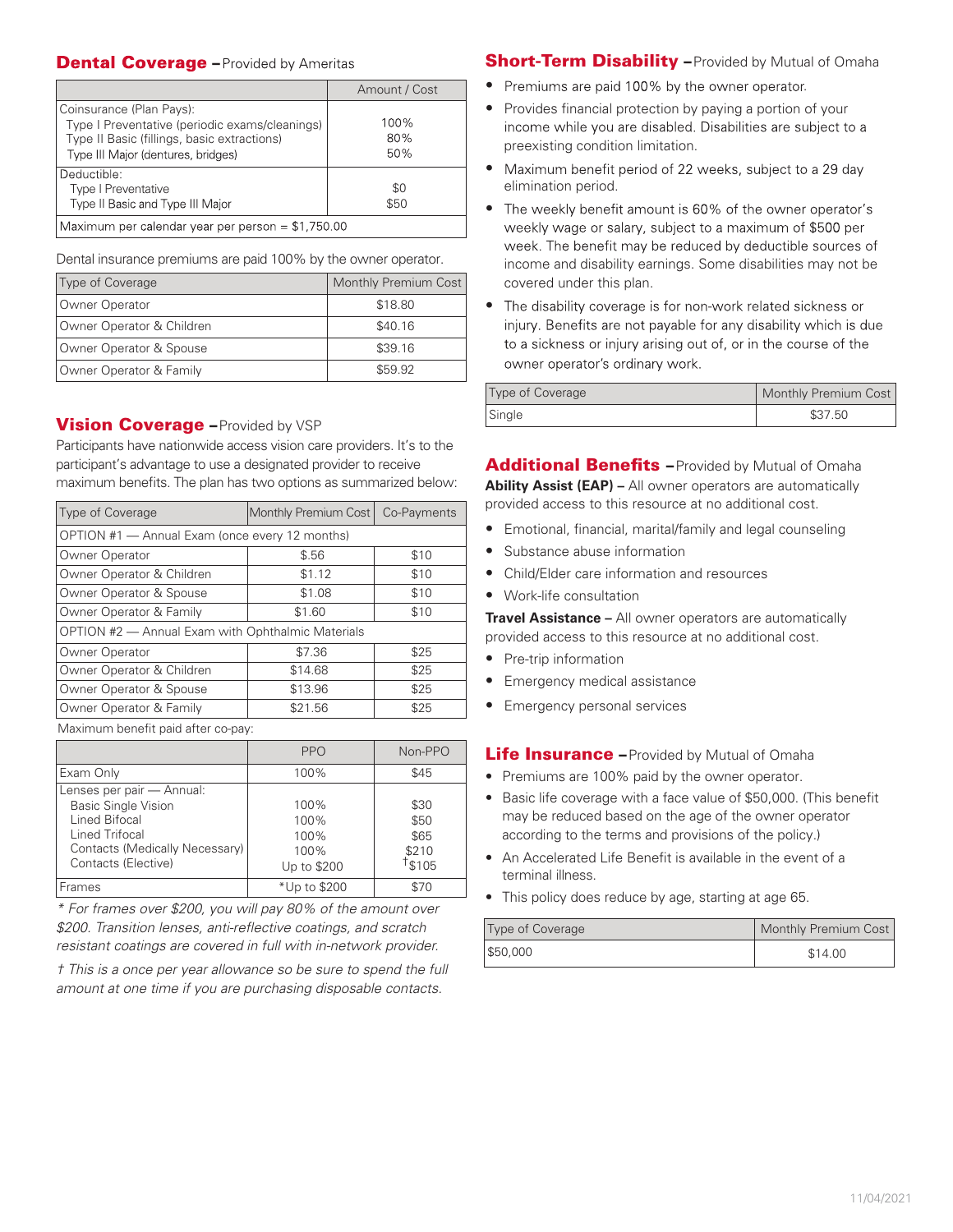# Additional Group Term Life – Provided by Mutual of Omaha

• Available for owner operator and/or dependents. Premiums paid 100% by the owner operator through payroll deduction.

- Portability or conversion may be elected upon termination.
- This policy reduces by 50% at age 70.

| Type                            | Amount of Coverage Available                                                  | Additional Information                                                                                             |
|---------------------------------|-------------------------------------------------------------------------------|--------------------------------------------------------------------------------------------------------------------|
| Owner Operator Up to \$200,000  | (See monthly rates below)                                                     | Accidental Death &<br>Dismemberment coverage<br>is available equal to the<br>additional life amount.               |
| Spouse                          | \$25,000<br>(See monthly rates below<br>under \$25,000 chart)                 | In order to qualify for spouse<br>or dependent coverage, the<br>owner operator must submit<br>an application for a |
| Dependent child<br>up to age 19 | \$10,000 per child<br>(Rate is \$1.20/month<br>regardless number of children) | minimum of<br>\$25,000 coverage on<br>themselves.                                                                  |

| \$25,000 Coverage                                                             |                     |                  |         |
|-------------------------------------------------------------------------------|---------------------|------------------|---------|
| Age                                                                           | No Tobacco Owner Op | Tobacco Owner Op | Spouse  |
| Under 30                                                                      | \$1.75              | \$3.00           | \$1.75  |
| $30 - 35$                                                                     | \$2.00              | \$4.00           | \$2.25  |
| $35 - 39$                                                                     | \$2.75              | \$5.50           | \$3.25  |
| $40 - 44$                                                                     | \$4.00              | \$8.25           | \$4.50  |
| $45 - 49$                                                                     | \$6.75              | \$14.50          | \$7.00  |
| $50 - 54$                                                                     | \$12.00             | \$26.25          | \$11.50 |
| $55 - 59$                                                                     | \$21.25             | \$42.50          | \$19.50 |
| $60 - 64$                                                                     | \$31.25             | \$56.25          | \$28.50 |
| $65 - 69$                                                                     | \$64.50             | \$104.75         | \$51.25 |
| $70+$                                                                         | \$97.50             | \$163.75         | \$91.25 |
| Subscriber Accidental Death & Dismemberment adds an additional \$1 per month. |                     |                  |         |

| \$50,000 Coverage                                                             |                     |                  |
|-------------------------------------------------------------------------------|---------------------|------------------|
| Age                                                                           | No Tobacco Owner Op | Tobacco Owner Op |
| Under 30                                                                      | \$3.50              | \$6.00           |
| $30 - 35$                                                                     | \$4.00              | \$8.00           |
| $35 - 39$                                                                     | \$5.50              | \$11.00          |
| $40 - 44$                                                                     | \$8.00              | \$16.50          |
| $45 - 49$                                                                     | \$13.50             | \$29.00          |
| $50 - 54$                                                                     | \$24.00             | \$52.50          |
| $55 - 59$                                                                     | \$42.50             | \$85.00          |
| $60 - 64$                                                                     | \$62.50             | \$112.50         |
| $65 - 69$                                                                     | \$129.00            | \$209.50         |
| $70+$                                                                         | \$195.00            | \$327.50         |
| Subscriber Accidental Death & Dismemberment adds an additional \$2 per month. |                     |                  |

| \$100,000 Coverage                                                            |                     |                  |  |  |
|-------------------------------------------------------------------------------|---------------------|------------------|--|--|
| Age                                                                           | No Tobacco Owner Op | Tobacco Owner Op |  |  |
| Under 30                                                                      | \$7.00              | \$12.00          |  |  |
| $30 - 35$                                                                     | \$8.00              | \$16.00          |  |  |
| $35 - 39$                                                                     | \$11.00             | \$22.00          |  |  |
| $40 - 44$                                                                     | \$16.00             | \$33.00          |  |  |
| $45 - 49$                                                                     | \$27.00             | \$58.00          |  |  |
| $50 - 54$                                                                     | \$48.00             | \$105.00         |  |  |
| $55 - 59$                                                                     | \$85.00             | \$170.00         |  |  |
| $60 - 64$                                                                     | \$125.00            | \$225.00         |  |  |
| $65 - 69$                                                                     | \$258.00            | \$419.00         |  |  |
| $70+$                                                                         | \$390.00            | \$655.00         |  |  |
| Subscriber Accidental Death & Dismemberment adds an additional \$4 per month. |                     |                  |  |  |

| \$150,000 Coverage                                                            |                     |                  |  |  |
|-------------------------------------------------------------------------------|---------------------|------------------|--|--|
| Age                                                                           | No Tobacco Owner Op | Tobacco Owner Op |  |  |
| Under 30                                                                      | \$10.50             | \$18.00          |  |  |
| $30 - 35$                                                                     | \$12.00             | \$24.00          |  |  |
| $35 - 39$                                                                     | \$16.50             | \$33.00          |  |  |
| $40 - 44$                                                                     | \$24.00             | \$49.50          |  |  |
| $45 - 49$                                                                     | \$40.50             | \$87.00          |  |  |
| $50 - 54$                                                                     | \$72.00             | \$157.50         |  |  |
| $55 - 59$                                                                     | \$127.50            | \$255.00         |  |  |
| $60 - 64$                                                                     | \$187.50            | \$337.50         |  |  |
| $65 - 69$                                                                     | \$387.00            | \$628.50         |  |  |
| $70+$                                                                         | \$585.00            | \$982.50         |  |  |
| Subscriber Accidental Death & Dismemberment adds an additional \$6 per month. |                     |                  |  |  |

#### **Universal Life Insurance - Provided by Allstate**

• Additional Life Insurance coverage that builds cash value.

#### **Accident Insurance - Provided by Allstate**

- 24-hour coverage for all insured for accident/injury
- Payments for emergency, doctor visits, follow-up or referral visits, hospitalization, specific injuries/treatments/surgeries, ambulance, appliances, physical therapy and more
- In addition to accident coverage, this plan also pays Outpatient Physician's Treatment benefit for any reason, including sickness

#### **Critical Illness Insurance - Provided by Allstate**

- Provides a \$10,000 lump sum cash benefit to help cover the out-of-pocket expenses for the following critical illnesses: stroke, heart attack, major organ transplant, and end stage renal failure. Also pays \$2,500 for coronary bypass surgery.
- Option to buy a \$10,000 lump sum cash benefit for invasive cancer. Also pays \$2,500 for carcinoma in situ.
- Dependents receive 50% of the basic benefit amount and 100%of the wellness benefit.